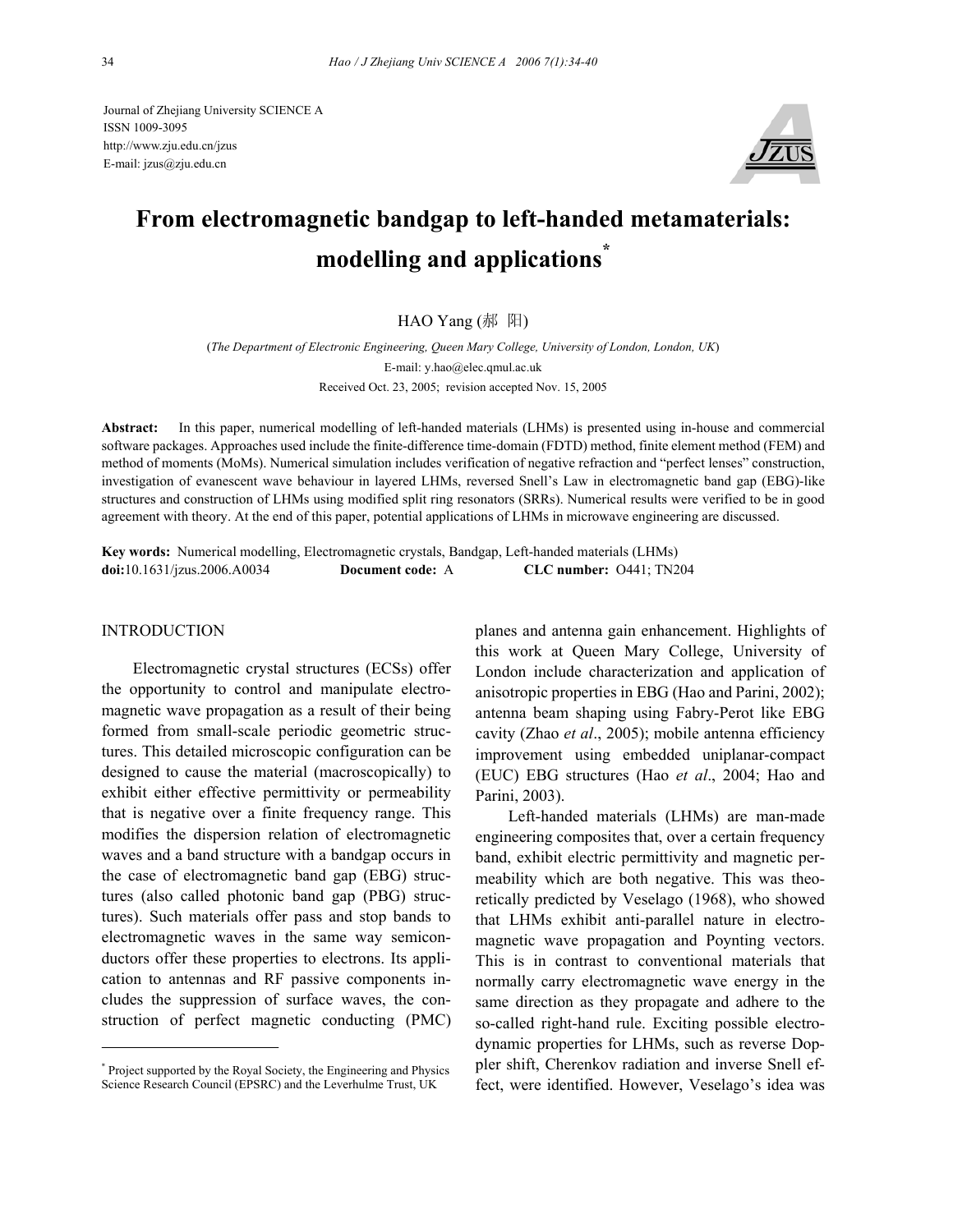forgotten because of the non-availability of realisable materials at that time. Recently, Pendry *et al*.(1999) demonstrated that materials with an array of split ring resonators (SRRs) produce negative permeability over certain frequency bands. Combining a two-dimensional (2D) array of SRRs interspersed with a 2D array of wires, to give negative permittivity, Smith *et al*.(2000) demonstrated for the first time the practical existence of LHMs. Although the doubts raised by some researchers about the existence of LHM has been answered by Smith *et al*.(2000), many questions remain concerning the effectiveness (Garcia and Nieto-Vesperinas, 2002) and applications for LHMs. Current LHM realisations are formed from periodic structures, as are EBG and frequency selective structures (FSSs). This naturally leads one to question whether all EBGs can be capable of exhibiting negative refraction phenomenon and if so, what are the necessary conditions that have to be maintained.

In this paper, numerical modelling of LHMs is presented. Approaches used include finite-difference time-domain (FDTD), finite element method (FEM) and method of moments (MoMs). Numerical simulation includes verification of negative refraction and "perfect lenses" construction; investigation of evanescent wave behaviour in layered LHMs; reversed Snell's Law in EBG-like LHMs and construction of LHMs using modified SRRs. Numerical results were verified to be in good agreement with theory. At the end of this paper, potential applications of LHMs in microwave engineering are discussed.

#### DISPERSIVE FDTD MODELLING

The FDTD method, one of the most popular numerical methods in computational electromagnetics, was put forward by Yee (1966) and refined by many researchers in recent years. Significant research topics in this area include conformal FDTD (Hao and Railton, 1998), dispersive FDTD (Lu *et al*., 2004) absorbing boundary conditions (ABCs), etc. It is important that FDTD modelling of LHMs must rely on dispersive FDTD since simultaneous negative values of permittivity and permeability can be realized only when there is frequency dispersion (Veselago, 1968). This can be seen from the relation between energy density *W* and electrical field *E* and magnetic field *H*.

$$
W = \varepsilon E^2 / 2 + \mu H^2 / 2. \tag{1}
$$

If both *ε* and *µ* are negative in value, and are nondispersive, the total energy would be negative in this case, which will break the normal law of energy. When there is frequency dispersion, Eq.(1) must be replaced by

$$
W = \frac{1}{2} \left\{ \frac{\partial [\varepsilon(\omega)\omega]}{\partial \omega} \mathbf{E}^2 + \frac{\partial [\mu(\omega)\omega]}{\partial \omega} \mathbf{H}^2 \right\}.
$$
 (2)

In order for the energy density *W* given by Eq.(2) to be positive, it is required that  $\varepsilon$  and  $\mu$  must satisfy constraints:

$$
\frac{d[\varepsilon(\omega)\omega]}{d\omega} > 0, \tag{3}
$$

$$
\frac{d[\mu(\omega)\omega]}{d\omega} > 0.
$$
 (4)

Following this rule, *ε* and *µ* can be defined in isotropic, lossy and cold plasma medium models (Hao and Railton, 1998).

$$
\varepsilon(\omega) = \varepsilon_0 \left[ 1 - \frac{\omega_{\rm pe}^2}{\omega(\omega - j v_{\rm e})} \right],\tag{5}
$$

$$
\mu(\omega) = \mu_0 \left[ 1 - \frac{\omega_{\rm pm}^2}{\omega(\omega - j \nu_{\rm m})} \right],\tag{6}
$$

where  $\omega_{\rm pe}$  is the electronic plasma frequency,  $\omega_{\rm pm}$  is the magnetic plasma frequency. *ν*e is electric collision frequency and *ν*m is magnetic collision frequency. We only consider TM excitation in 2D dispersive FDTD simulation. From the equivalent TM set of  $E_z$ ,  $H_x$  and *Hy*, combining the frequency-domain constitutive relationship,  $\hat{\mathbf{D}} = \hat{\varepsilon} \hat{\mathbf{E}}$  and  $\hat{\mathbf{B}} = \hat{\mu} \hat{\mathbf{H}}$ , we rewrite Maxwell's equations as follows:

$$
\frac{\partial D_z}{\partial t} = \frac{\partial H_y}{\partial x} - \frac{\partial H_x}{\partial y},\tag{7}
$$

$$
D_z = \varepsilon_0 \left[ 1 - \frac{\omega_{\text{pe}}^2}{\omega(\omega - j_{\text{e}})} \right] E_z, \tag{8}
$$

$$
\partial B_x / \partial t = - \partial E_z / \partial y, \tag{9}
$$

$$
B_x = \mu_0 \left[ 1 - \frac{\omega_{\text{pm}}^2}{\omega(\omega - jv_{\text{m}})} \right] H_x, \quad (10)
$$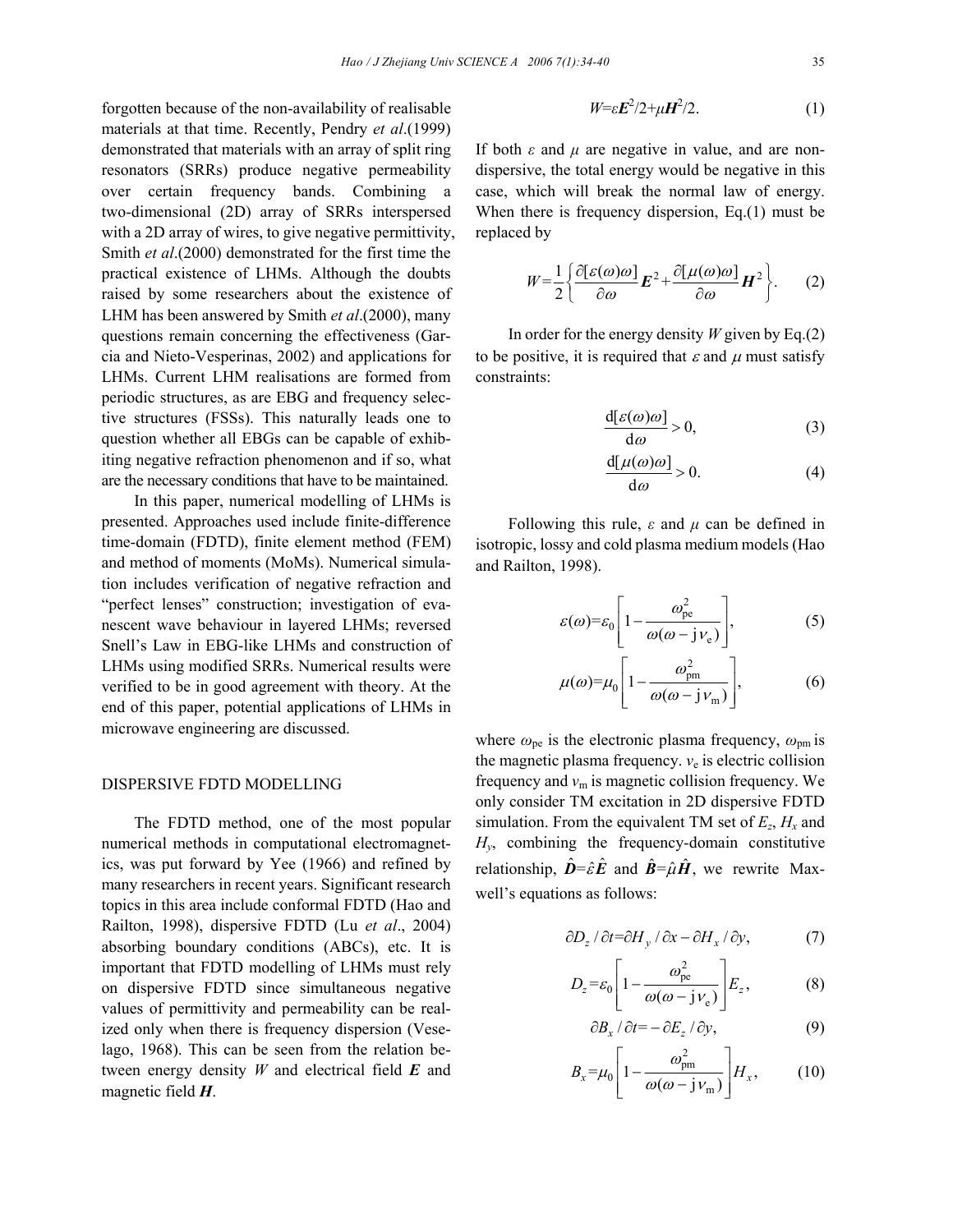$$
\partial B_{y} / \partial t = \partial E_{z} / \partial x, \qquad (11)
$$

$$
B_{y} = \mu_0 \left[ 1 - \frac{\omega_{\text{pm}}^2}{\omega(\omega - j v_{\text{m}})} \right] H_{y}.
$$
 (12)

Since multiplications of j*ω* in the frequency domain are equivalent to time derivatives in the time domain, Eqs. $(8)$ ,  $(10)$  and  $(12)$  can be modified into the following second-order differential equations:

$$
\frac{\partial^2 D_z}{\partial t^2} + v_e \frac{\partial D_z}{\partial t} = \varepsilon_0 \frac{\partial^2 E_z}{\partial t^2} + \varepsilon_0 v_e \frac{\partial E_z}{\partial t} + \varepsilon_0 \omega_{pe}^2 E_z \qquad (13)
$$

$$
\frac{\partial^2 B_x}{\partial t^2} + \nu_{\rm m} \frac{\partial B_x}{\partial t} = \mu_0 \frac{\partial^2 H_x}{\partial t^2} + \mu_0 \nu_{\rm m} \frac{\partial H_x}{\partial t} + \mu_0 \omega_{\rm pm}^2 H_x (14)
$$

$$
\frac{\partial^2 B_y}{\partial t^2} + v_{\rm m} \frac{\partial B_y}{\partial t} = \mu_0 \frac{\partial^2 H_y}{\partial t^2} + \mu_0 v_{\rm m} \frac{\partial H_x}{\partial t} + \mu_0 \omega_{\rm pm}^2 H_y (15)
$$

Then Eqs.(7), (9) and (12) are discretised on the standard Yee's lattice, along with discretization of Eqs.(13) $\sim$ (15) approximated by the second-order central differences, yielding a group of iteration equations, which can be used in the modelling of LHMs (Lu *et al*., 2004).

## "PERFECT LENS" FDTD SIMULATION

Veselago (1968) and Pendry (2000) show that LHMs focus light "perfectly" even when it is in the form of a parallel-sided slab, which is different from that of a conventional classic lens. This idea was verified by Ziolkowski and Heyman (2001) using FDTD technique, in which only far field imaging from LHM was presented, although the effect from surface wave loss was not tackled. Such effects will in fact degrade the 'perfection' of flat lens constructed by LHM, particularly when the near field imaging is studied. Feise *et al*.(2002) performed some calculations using the macroscopic Maxwell equations on the behaviour of evanescent waves in LHM. It was shown that a 'vanishing transition layer' between an LHM slab and free space can give the ideal case with perfect construction of a point source. Ramakrishna and Pendry (2002) were the first to reveal that a thin LHM slab can be used to enhance the amplitude of evanescent waves in near field imaging. Their idea was then further developed into a multilayer stack of thin alternating layers of conventional active materials and lossy LHM which transports evanescent waves over large stack thickness at the frequency of visible light (Ramakrishna and Pendry, 2002; Shamonina *et al*., 2001). The theoretical prediction was verified using negative-refractive-index transmission-line media (Grbic and Eleftheriades, 2003). Lu *et al*.(2004) attempted to show with modelling that evanescent wave losses can reduce the quality of the image when a source point is close to an LHM lens, and then attempted to show with modelling that alternately layered stacks of positive and negative dielectrics can be used to reduce surface wave losses.

More discussion on why such a structure seems to guide the evanescent wave, and on the nature and quality of the created image will be very interesting. The results will certainly help to validate the feasibility of using macroscopic *ε* and *µ* in LHM numerical modelling, which was questioned in (Feise *et al*., 2002). Our view is that given sufficient resolution, dispersive FDTD can successfully predict evanescent wave effects on the quality of imaging from conventional single-layer LHM slab, and show how it guides evanescent waves in the multilayer structure at microwave frequencies.

In our simulation, a continuous-wave (CW) point source of *Ez* field at 30 GHz was used. Other parameters were set as

$$
\omega_{\text{pe}} = \omega_{\text{pm}} = \sqrt{2}\omega_0, \ \nu_{\text{e}} = \nu_{\text{m}} = 0.
$$

At resonant frequency  $ω_0$ ,

$$
\varepsilon_{\rm r}(\omega_0) = \mu_{\rm r}(\omega_0) = -1.
$$

It is known that planar antenna design uses a thin dielectric substrate to reduce surface wave loss. Ramakrishna and Pendry (2002) applied the idea in LHM for near-field imaging and revealed that a thin slab enhances the evanescent waves, which are usually decayed exponentially in amplitude in its propagation directions. Current studies on evanescent wave behavior in LHMs are largely based on analytical or the transfer matrix method (TMM) (Ramakrishna and Pendry, 2002). Regarding FDTD modelling, there is strong indication in (Feise *et al*., 2002) that the use of macroscopic  $\varepsilon$  and  $\mu$  may not be appropriate at the interface of the forward-wave and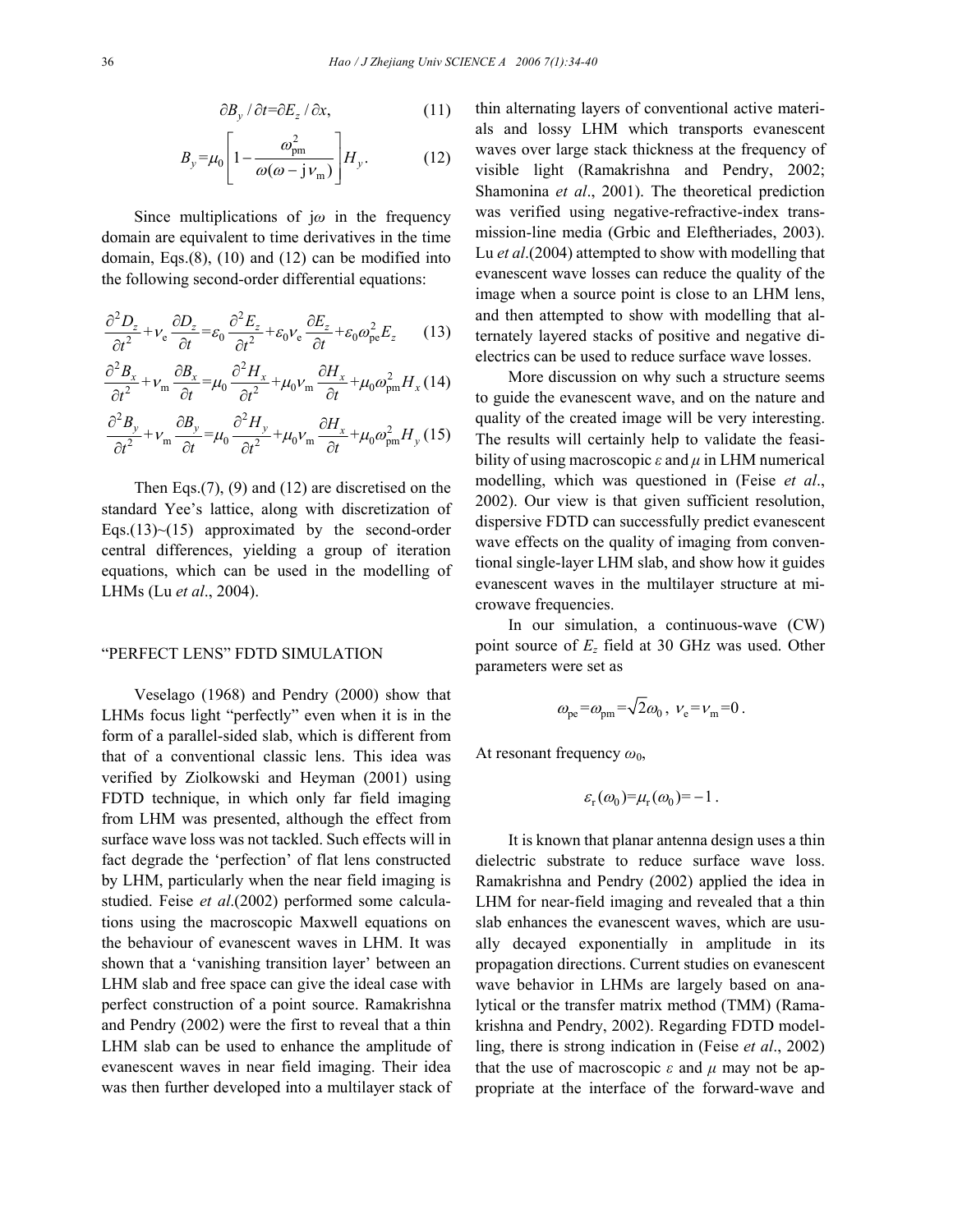backward wave materials, hence a transition layer which is much thinner than the free space wavelength is needed for ideal construction of a point source. Here we apply dispersive FDTD program for modelling evanescent wave behavior in a thin layer LHM slab, and show the feasibility of using macroscopic representation of *ε* and *µ* and the numerical accuracy against spatial discretization resolution in LHM FDTD modelling. Fig.1 presents FDTD simulation results showing near field image in a thin LHM slab with width of *λ*/10 and height of 3*λ*. The cell size in FDTD space was *λ*/80. It can be seen in Fig.1 that evanescent wave attenuates very rapidly at the left hand side of the slab, but is amplified within the thin slab before merging with a near image at the right hand side of the slab. Both object and image planes are marked in Fig.1. The condition for existence of this phenomenon is that refractive index *n*=−1 at the operating frequency to ensure exciting of plasmon modes. The result verified that evanescent wave propagation should satisfy the Maxwell's equations and can be numerically represented using FDTD, and that no additional layer is required in LHM modelling as suggested in (Feise *et al*., 2002). Fig.2 shows how evanescent wave propagates without attenuation through layered LHMs structures using a dispersive FDTD approach.

# HFSS MODELLING OF EBG-LIKE STRUCTURE FOR NEGATIVE REFRACTIONS

Ansoft<sup>TM</sup> HFSS is based on FEM and extremely efficient when modelling curved electromagnetic structures. However, as the software is not capable of



**Fig.1 Demonstration of near field imaging simulated by dispersive FDTD: The ray diagram confirms reversing Snell's Law** 

specifying dispersive permittivity and permeability in materials, it is impossible to apply it in the "perfect lens" modeling mentioned above. In our study, HFSS was used to verify negative refractions from EBGlike structures and proved to be very effective. Current LHM realisations are formed from periodic structures, as are EBG and FSSs. This naturally leads one to question whether all ECS can be capable of exhibiting negative refraction phenomenon and if so, what are the necessary conditions that have to be met. In (Luo *et al*., 2003), all angle negative refractions were identified from metallic photonic crystals. Negative refraction is also observed from a metallic photonic structure at frequencies near the stop band (Parimi *et al*., 2004). Hao *et al*.(2003) pointed out that spatial harmonics may affect the characterisation of LHMs and sometimes enhance negative refractions in EBG-like structures.

In the regime of microwave applications, it is not always true that the spacing of the periodic structure is much less than the operating wavelength. In most photonic band gap applications and backward wave radiating structures, we can see that the period is comparable to the operating wavelength and hence our study yields insight into how we can effectively predict negative refraction from such EBG-like structures. Our approach is to analyse the entire finite periodic structure as a cell so that the effects of spatial harmonics will be considered. The dispersion diagram can be obtained from calculated *S* parameters. A detailed procedure for finding out dispersion behaviour from *S* parameters is discussed in (Collin, 1966). In order to get negative refraction at a specific frequency, the propagation constant at that frequency point should be negative (*β*<0) so that electromagnetic



**Fig.2 Dispersive FDTD simulation of near field intensity through multilayered LHMs structure with refractive index** *n***=−1. Cell=wavelength/220**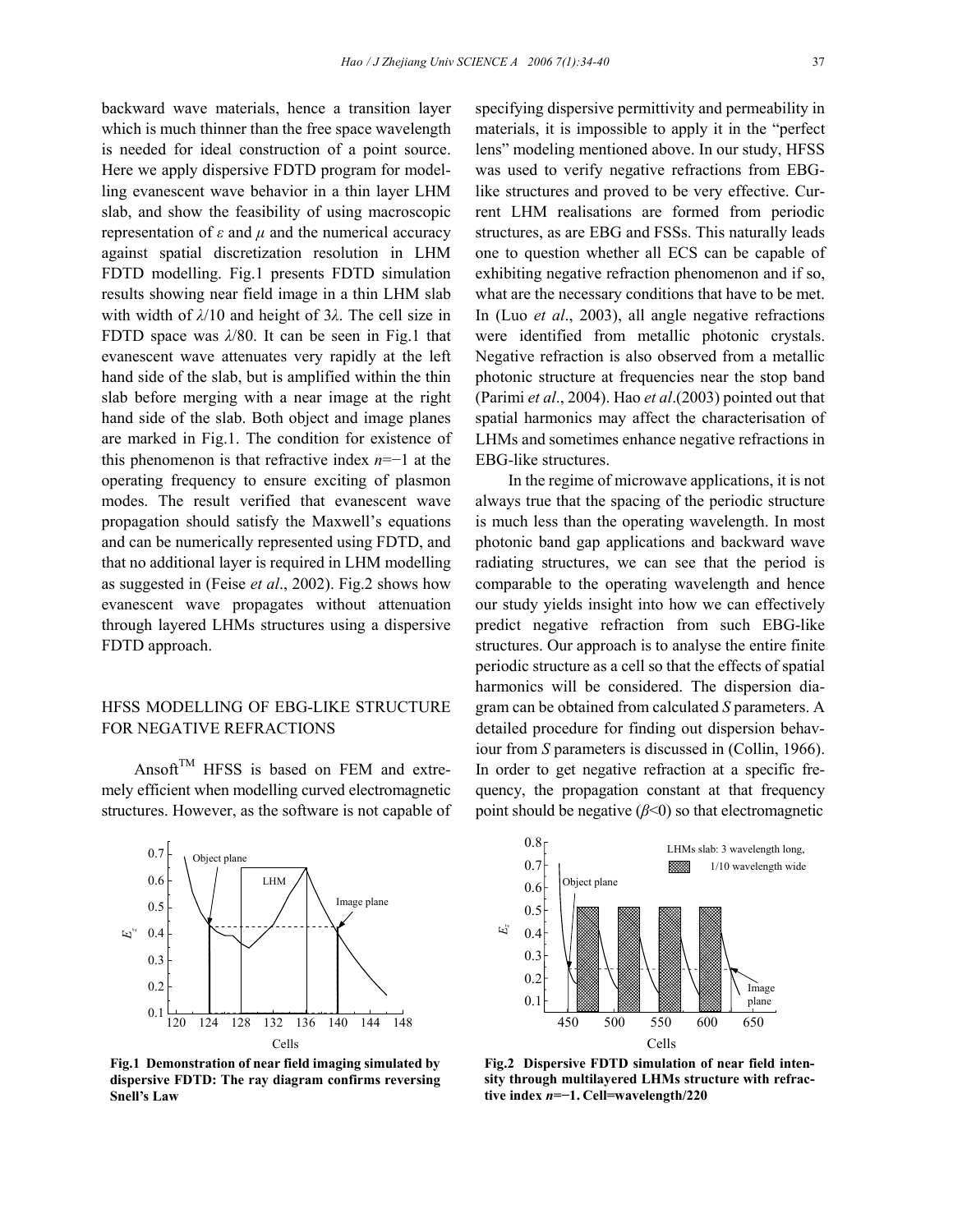wave propagating in such a structure can have a negative phase velocity, and at the same time the propagating wave should also show a positive group velocity (positive slope in the dispersion diagram). Therefore the structure will exhibit negative refraction and backward radiation. Our analysis found that a periodic structure can give rise to negative refraction at some specific frequency which can be determined from the dispersion diagram obtained. Our simulation showed that when the number of elements in the structure increases, high order spatial harmonics are excited and the dispersion behaviour of the whole structure will change. In this paper, we assume that the loss of structure in the numerical analysis is very small and hence negligible.

Firstly, we considered an EBG-like structure consisting of metallic wires of radius 0.63 cm and height 1.26 cm. We set the period of this structure as 1.46 cm and hence the radius is set to the period ratio *r*/*a*=0.43. The wires are arranged in prism shape with 12 elements in the base and vertical sides respectively. A focus beam obtained from a rectangular dielectric waveguide, with each side having the same length of 5 mm, was used as the incident field. When the wave is emitted from the structure, refraction should occur at the edge of the prism. The dispersion diagram obtained for the structure is shown in Fig.3b and the transmission coefficient *S*(2,1) obtained for the structure is given in Fig.3a, in which a clear band gap can be seen at around 7.44~8.77 GHz. The dispersion diagram (Fig.3b) shows that there is positive refraction at 5.4 GHz and negative refraction at 5.7 GHz; these were validated by numerical simulation using Ansoft<sup>TM</sup> HFSS. We can see the wave-propagation direction turns to the positive side at 5.4 GHz and to the negative side at 5.7 GHz (Fig.4).

## PLANAR LHMS MODELLING

Planar structures have advantages of easy fabrication, low profile and low costs. The structure presented in Fig.5 consists of SRRs and wires on a printed circuit board with ground plane (thickness 1.524 mm and  $\varepsilon_{\rm r}$ =3). This structure can be modeled ideally using Momentum from Agilent Technologies. We adopted a 2D structure consisting of  $10\times5$  unit cells which are about 3.4 mm×3.4 mm each, with the length of the thin copper wires being about 20 mm.



**Fig.3 HFSS simulation results on an EBG-like structure. (a) Transmission coefficient; (b) Dispersion diagram** 



**Fig.4 Field plot from HFSS simulation indicating both negative and positive refraction at different frequencies in a prism EBG-like structure. (a) Positive refraction at 2.9 GHz; (b) Negative refraction at 7.6 GHz** 

The width of metal strips in SRRs and metal wires was 0.25 mm; the gap between inner and outer rings was 0.38 mm. The period of SRRs was about 4.2 mm. Fig.6 shows that the transmission was increased due to the negative refractive index at frequency range 9~9.45 GHz where the dispersion curve shows negative phase velocity and positive group velocity (Fig.7a)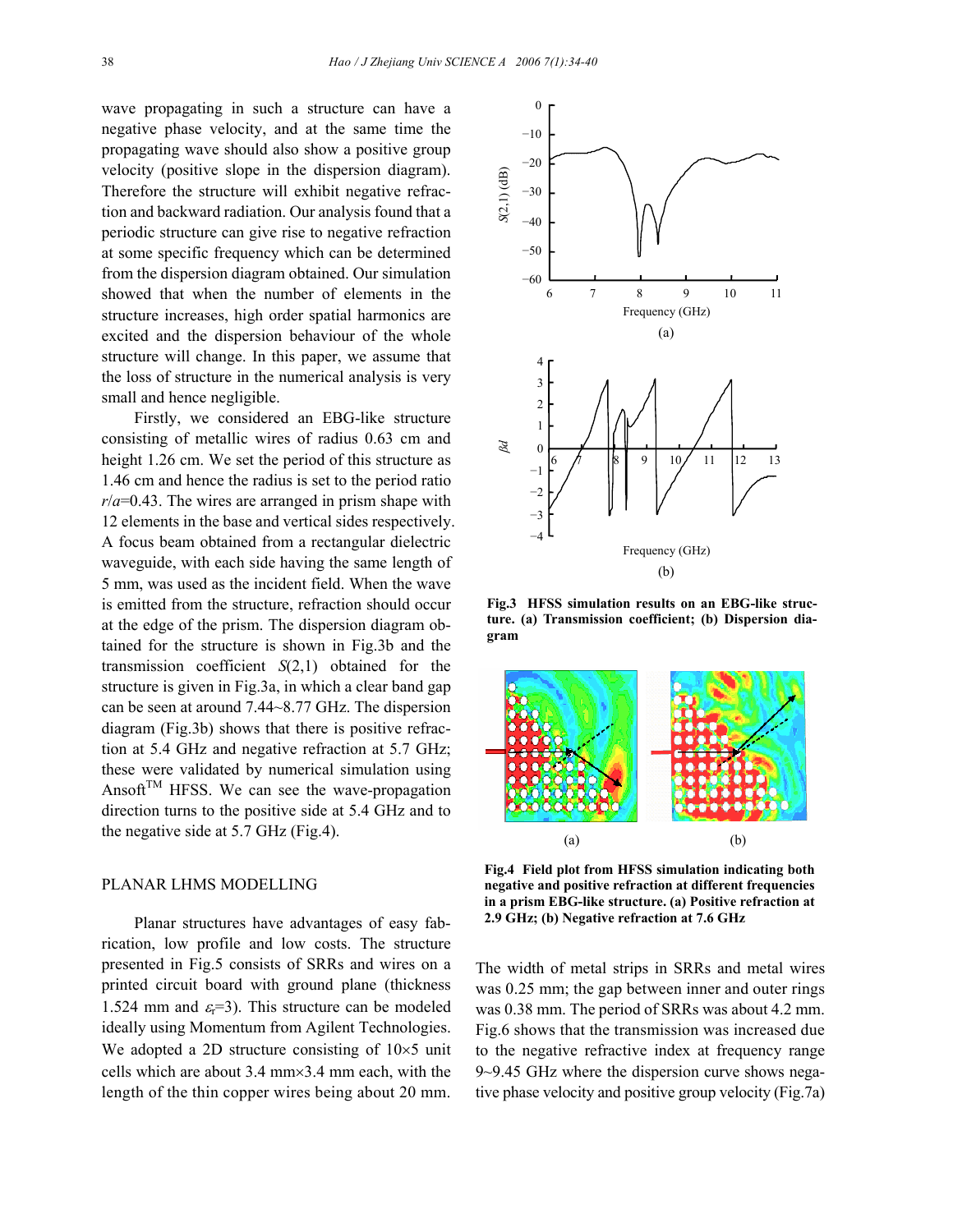

(a)



(b)

**Fig.5 (a) SRRs with metal wires for LHMs structure; (b) SRRs only structure** 



**Fig.6 Transmissions comparison between SRRs with metal wires, SRRs only and wires only structures**  Curve 1: metal wires; Curve 2: SRRs only structures; Curve 3: wires only structures

for LHMs. For SRRs only structure (Fig.7b), it has plasma frequency of around 8.8 GHz but strong attenuation is shown at 9~9.45 GHz frequency band. Fig.7 shows that negative dispersion also occurs for SRRs only structure in some extremely narrow frequency bands from 8.3 GHz to 8.9 GHz. In our view, this is because in SRRs only structure, spatial harmonics contribution is more significant and gives rise to negative refraction for narrow frequency bands only. From the simulation we can notice that transmission of structure with SRR alone is enhanced by including wires. This can be explained by the fact that when wires are included, the effect of higher order spatial harmonics is reduced by decreasing *d* and hence increased  $\lambda_0/d$  value.



**Fig.7 (a) Dispersion diagram for SRRs and wire structure; (b) Dispersion diagram for SRRs structure only** 

## LHMS APPLICATIONS AND DISCUSSION

It is known that near field LHMs lenses may be used to see tiny structures like atoms since evanescent waves excited can be amplified and guided through layered structures. Apart from this, LHMs application in microwave and antenna engineering is not very clear. In our view, LHM may act as artificial PMC ground plane and may also be used for construction of TEM rectangular waveguides due to its property of inversed Snell's Law. Layered LHMs used for evanescent wave amplification also show no phase delay over a distance, which may be applied in broadband radar system design.

In conclusion, dispersive FDTD is a reliable tool that can be used to investigate the properties of LHMs, which are dispersive in nature, and is particularly critical as LHMs are currently not available in practice. Therefore, dispersive FDTD code can be used to predict novel applications which LHMs may bring